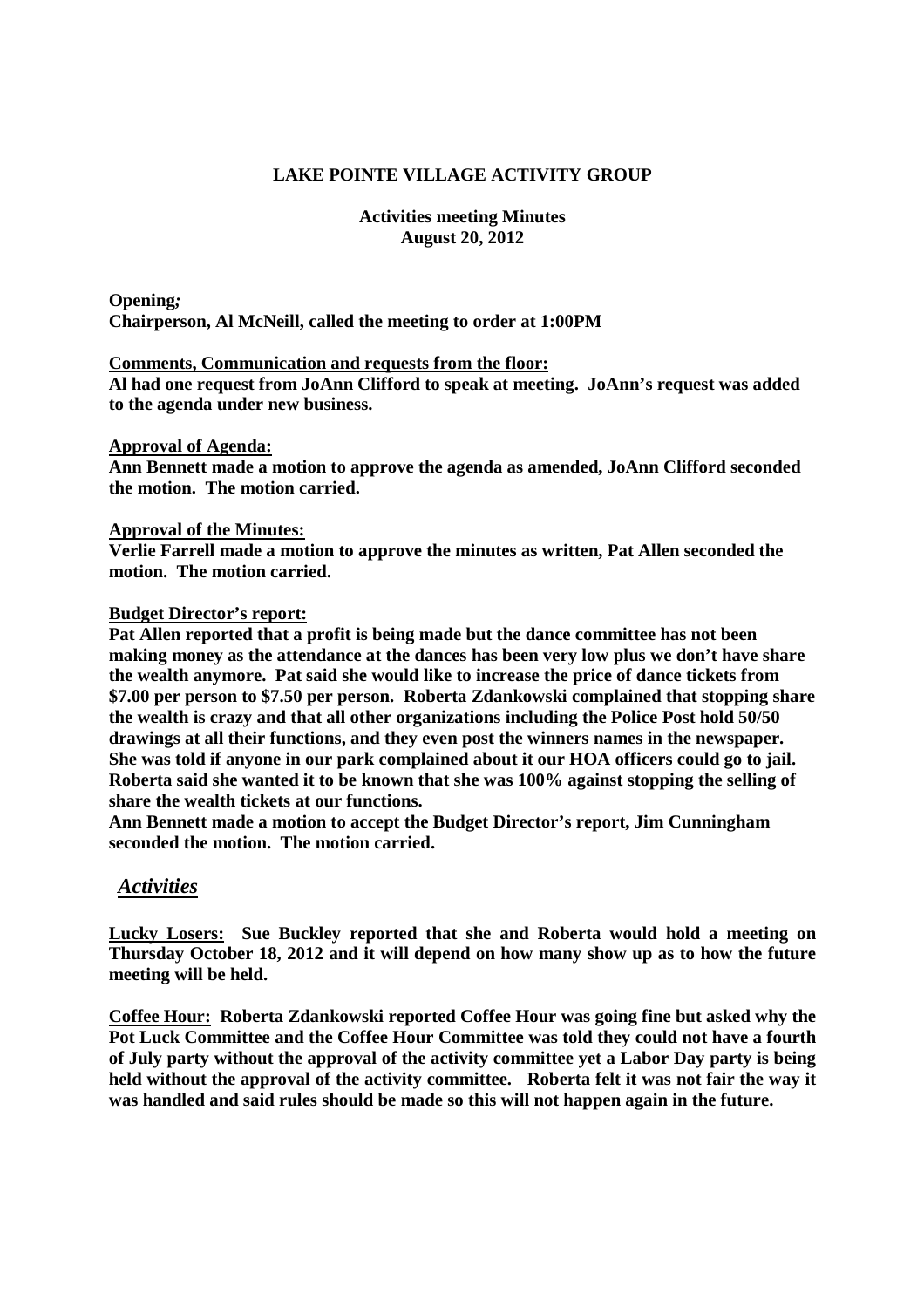**Pot Luck Dinner: Verlie Farrell reported the Pot Luck dinners were held all through the summer and they are going well and they have had excellent attendance. Verlie then reported that with the help of the Coffee Hour committee they plan on running a Halloween breakfast on Saturday October 27, 2012 to raise money for the treadmill fund. Also plans are in the works for a Thanksgiving Day dinner to be held Thanksgiving Day Thursday November 22, 2012. More information will follow at the September activities meeting.** 

**Dance Committee: Pat Allen Reported that at the October 20, 2012 dance featuring Carl Sapp a Spaghetti dinner is being planned. Dinner will be served at 5:00pm with dancing starting at 7:00pm. She then reported that a Labor Day party has been planned for Labor Day Monday September 3, 2012 and an Ice Cream social has been planned for January 27, 2013. Pat then stated that the food for this years New Years eve party was not going to be catered it's going to be made by the dance committee.** 

**Shuffleboard: Jim Cunningham nothing to report.** 

**Exercise Room: Jim Splaine asked who was in charge of cleaning the exercise room, committee was sure it was the cleaning lady's job. Jim said the room was a mess and the trash bucket hadn't been emptied for a long time. Jim was told it should be reported to Sherry.** 

**Community Projects: Ann Bennett reported school supplies were going wonderful and they have brought lots of things they have made to the nursing home. She also reported that she brought back from up north two suitcases full of material for their projects.** 

**Crafts: Ann Bennett reported for Marsha Keller that the craft ladies are planning a craft sale at the clubhouse on Saturday November 17, 2012 from 9:00am to 1:00pm.** 

**Entertainment: JoAnn Clifford stated that she is working with Leonard on a trip that he has planned to the Early Bird Dinner Theater on Thursday September 27, 2012. They already have a full bus and a long list of names on the waiting list. JoAnn then stated that Thursday night Wii bowling has started up and as of this date there won't be any Wii bowling on Tuesdays.** 

**Bingo: Al McNeill stated all is going well and that the Hot Number's game this week has a jackpot of \$50.00. Also a food drive is planned for Tuesday October 2, 2012 and he asked Charlotte to put it on the calendar for Monday October 1, 2012 so people can bring food to the HOA meeting and also Tuesday October 2, 2012 so people will bring food to bingo. For every food idem brought to bingo you will receive a sheet for a free \$100. game. Al then stated that bingo will not be held on Christmas day or New Years day this year.** 

**Art: Al McNeill reported they now have five members in their art group.**